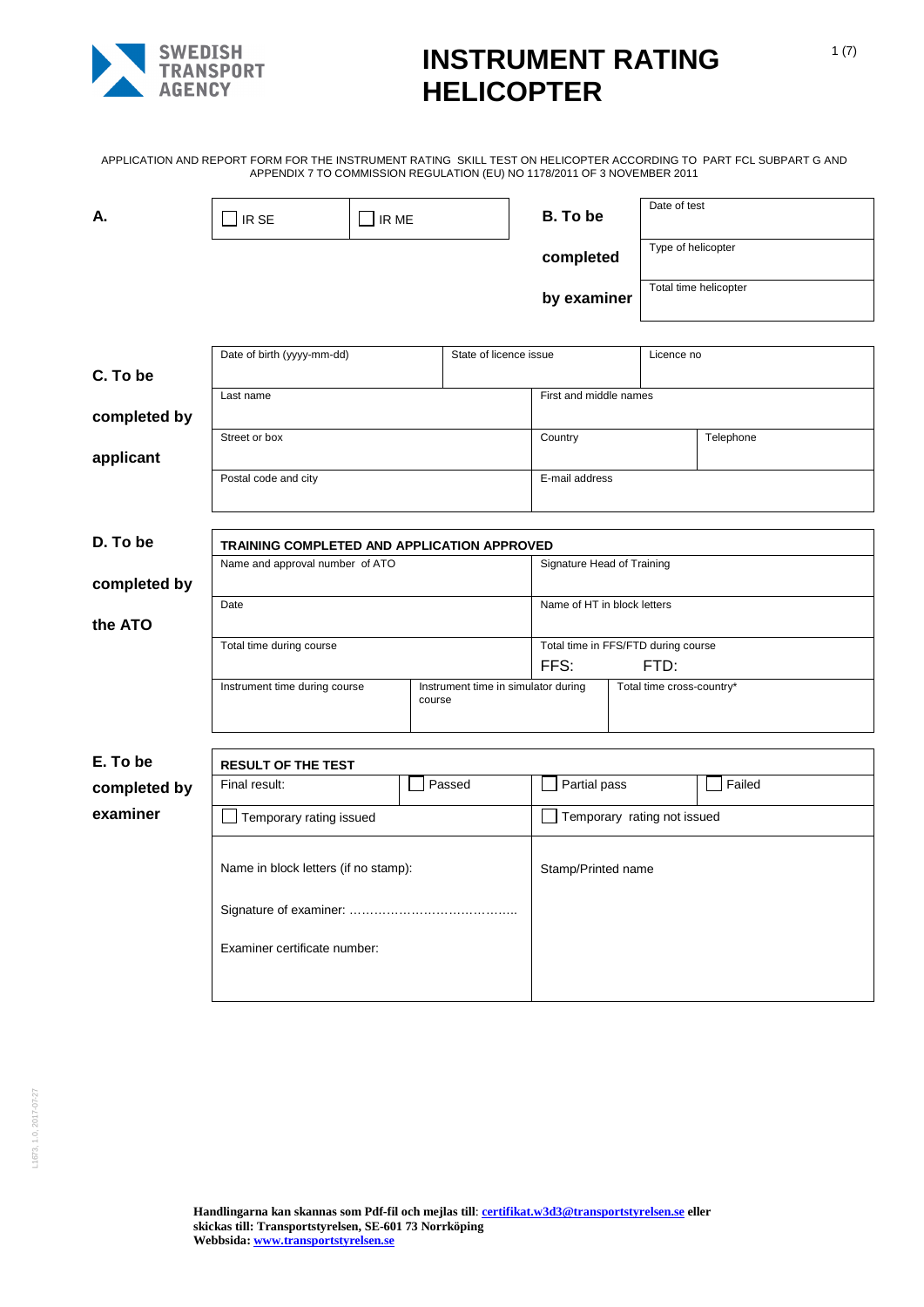

**F.**

| <b>Before Test</b>                          | Flight training                       | All prerequisites checked and<br>confirmed including latest revision of |
|---------------------------------------------|---------------------------------------|-------------------------------------------------------------------------|
| Valid PPL/CPL/ATPL licence                  | Theoretical training                  | <b>Examiners Differences Document</b>                                   |
| Valid language proficiency                  | PBN included in IR course             | EDD revision nr:                                                        |
| Valid R/T certificate:<br>Swedish   English | Valid theoretical examination         |                                                                         |
| Personal identification card                | $\Box$ 70h IR (min 30 IR Ground time) |                                                                         |
|                                             | Valid night flight rating             | Examiner                                                                |
| $1 + 1$                                     |                                       |                                                                         |

(\*\*) = To be performed in Section 4 or Section 5

(\*\*\*) = Multi-engine helicopter only

(\*\*\*\*) = Only one item to be tested

(+) = To establish or maintain PBN privileges one approach in either Section 4 or Section 5 shall be an RNP APCH. Where an RNP APCH is not practicable, it shall be performed in an appropriately equipped FSTD.

|      | <b>SECTION 1 Departure</b>                                                                                                                                                                           | Instructors initials when<br>training completed | Chkd in |      |      |
|------|------------------------------------------------------------------------------------------------------------------------------------------------------------------------------------------------------|-------------------------------------------------|---------|------|------|
|      | Use of flight manual (or equivalent) especially aircraft                                                                                                                                             |                                                 | FS/H    | Pass | Fail |
| 1.a  | performance calculation; mass and balance                                                                                                                                                            |                                                 |         |      |      |
| 1.b  | Use of Air Traffic Services document, weather document                                                                                                                                               |                                                 |         |      |      |
| 1.c  | Preparation of ATC flight plan, IFR flight plan/log                                                                                                                                                  |                                                 |         |      |      |
| 1.d  | Identification of the required navaids for departure, arrival<br>and approach procedures                                                                                                             |                                                 |         |      |      |
| 1.e  | Pre-flight inspection                                                                                                                                                                                |                                                 |         |      |      |
| 1.f  | Weather minima                                                                                                                                                                                       |                                                 |         |      |      |
| 1.g. | Taxiing/Air taxi in compliance with ATC or instructions of<br>instructor                                                                                                                             |                                                 |         |      |      |
| 1.h  | PBN departure (if applicable):<br>Check that the correct procedure has been<br>loaded in the navigation system; and<br>Cross-check between the navigation system<br>display and the departure chart. |                                                 |         |      |      |
| 1.i  | Pre-take-off briefing, procedures and checks                                                                                                                                                         |                                                 |         |      |      |
| 1.1  | Transition to instrument flight                                                                                                                                                                      |                                                 |         |      |      |
| 1.k  | Instrument departure procedures, including PBN<br>procedure                                                                                                                                          |                                                 |         |      |      |

aminers initials when section completed…………………………………………

|     | <b>SECTION 2 GENERAL HANDLING</b>                                                                   | Instructors initials when<br>training completed | Chkd in<br>FS/H | Pass | Fail |
|-----|-----------------------------------------------------------------------------------------------------|-------------------------------------------------|-----------------|------|------|
| 2.a | Control of the helicopter by reference solely to<br>instruments, including                          |                                                 |                 |      |      |
| 2.b | Climbing and descending turns with sustained Rate 1 turn                                            |                                                 |                 |      |      |
| 2.c | Recoveries from unusual attitudes, including sustained<br>30° bank turns and steep descending turns |                                                 |                 |      |      |
|     |                                                                                                     | Examiners initials when                         |                 |      |      |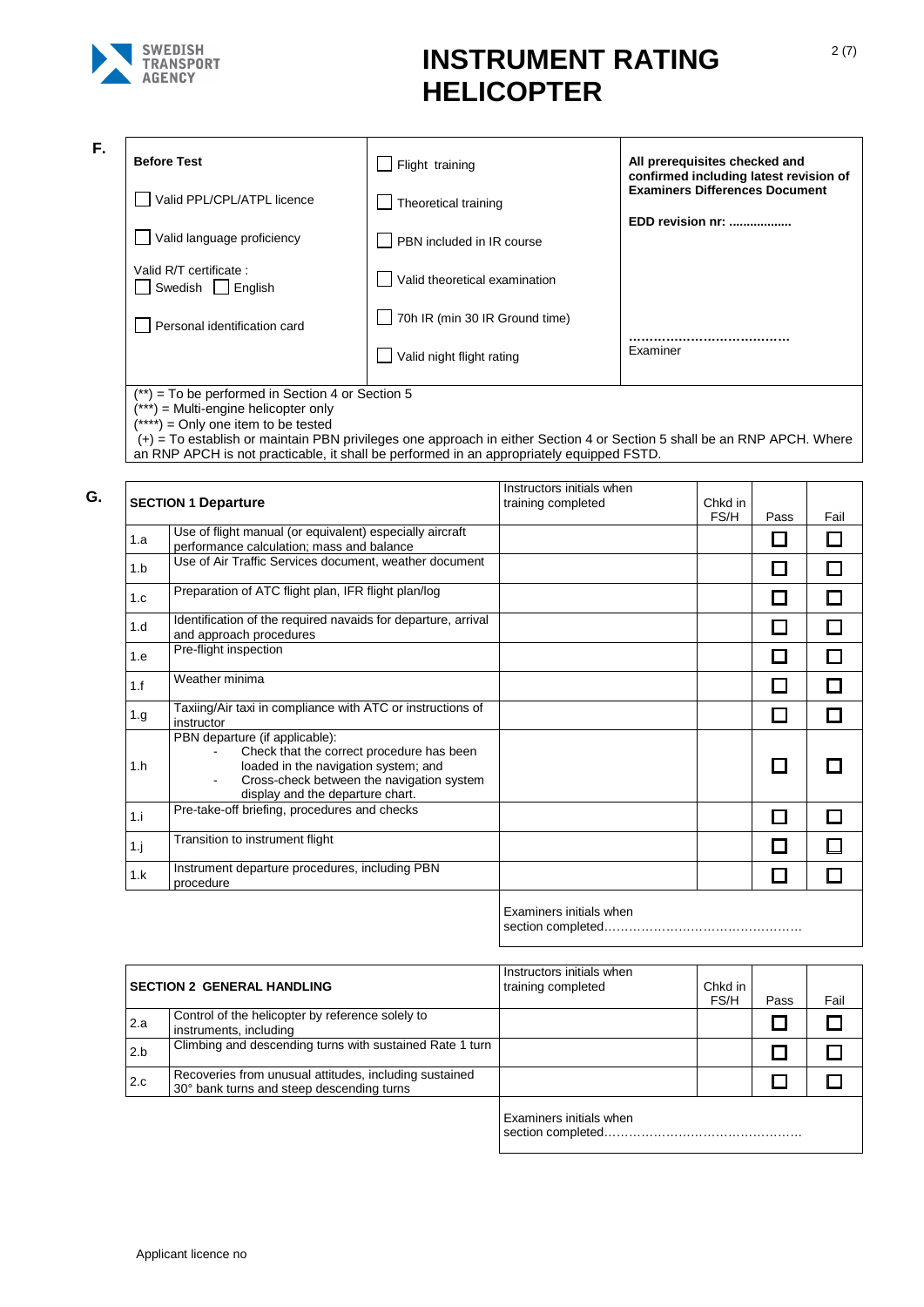

|     | <b>SECTION 3 EN-ROUTE IFR PROCEDURES</b>                                     | Instructors initials when<br>training completed | Chkd in<br>FS/H | Pass | Fail |
|-----|------------------------------------------------------------------------------|-------------------------------------------------|-----------------|------|------|
| 3.a | Tracking, including interception, e.g. NDB, VOR, RNAV                        |                                                 |                 |      |      |
| 3.b | Use of radio aids                                                            |                                                 |                 |      |      |
| 3.c | Level flight, control of heading, altitude and airspeed,<br>power setting    |                                                 |                 |      |      |
| 3.d | Altimeter settings                                                           |                                                 |                 |      |      |
| 3.e | Timing and revision of ETAs                                                  |                                                 |                 | ы    |      |
| 3.f | Monitoring of flight progress, flight log, fuel usage,<br>systems management |                                                 |                 |      |      |
| 3.g | Ice protection procedures, simulated if necessary and if<br>applicable       |                                                 |                 |      |      |
| 3.h | ATC liaison - compliance, R/T procedures                                     |                                                 |                 |      |      |
|     |                                                                              | Examiners initials when                         |                 |      |      |

section completed…………………………………………

|     | <b>SECTION 3A ARRIVAL PROCEDURES</b>                                                                                                                                                            | Instructors initials when<br>training completed | Chkd in<br>FS/A | Pass | Fail |
|-----|-------------------------------------------------------------------------------------------------------------------------------------------------------------------------------------------------|-------------------------------------------------|-----------------|------|------|
| 3.a | Setting and checking of navigational aids, if applicable                                                                                                                                        |                                                 |                 |      |      |
| 3.b | Arrival procedures, altimeter checks                                                                                                                                                            |                                                 |                 |      |      |
| 3.c | Altitude and speed constraints, if applicable                                                                                                                                                   |                                                 |                 |      |      |
| 3.d | PBN arrival (if applicable):<br>Check that the correct procedure has been<br>loaded in the navigation system; and<br>Cross-check between the navigation system<br>display and the arrival chart |                                                 |                 |      |      |
|     |                                                                                                                                                                                                 |                                                 |                 |      |      |

Examiners initials when

test section completed…………………………………………

|                       | SECTION 4 3D OPERATIONS (+)                                                                                                                                                                                                                                  | Instructors initials when<br>training completed | Chkd in<br>FS/A | Pass | Fail |
|-----------------------|--------------------------------------------------------------------------------------------------------------------------------------------------------------------------------------------------------------------------------------------------------------|-------------------------------------------------|-----------------|------|------|
| 4.a                   | Setting and checking of navigational aids<br>Check Vertical Path angle<br>For RNP APCH:<br>Check that the correct procedure has been<br>loaded in the navigation system; and<br>Cross-check between the navigation system<br>display and the approach chart. |                                                 |                 |      |      |
| 4.b                   | Approach and landing briefing, including<br>descent/approach/landing checks                                                                                                                                                                                  |                                                 |                 |      |      |
| $4.c(**)$             | Holding procedure                                                                                                                                                                                                                                            |                                                 |                 |      |      |
| 4.d                   | Compliance with published approach procedure                                                                                                                                                                                                                 |                                                 |                 |      |      |
| 4.e                   | Approach timing                                                                                                                                                                                                                                              |                                                 |                 |      |      |
| 4.f                   | Altitude, speed, heading control, (stabilised approach)                                                                                                                                                                                                      |                                                 |                 |      |      |
| $4.9$ <sup>**</sup> ) | Go-around action                                                                                                                                                                                                                                             |                                                 |                 |      |      |
| $4.h(*")$             | Missed approach procedure / landing                                                                                                                                                                                                                          |                                                 |                 |      |      |
| 4.i                   | ATC liaison - compliance, R/T procedures                                                                                                                                                                                                                     |                                                 |                 |      |      |
|                       |                                                                                                                                                                                                                                                              | Examiners initials when                         |                 |      |      |

test section completed…………………………………………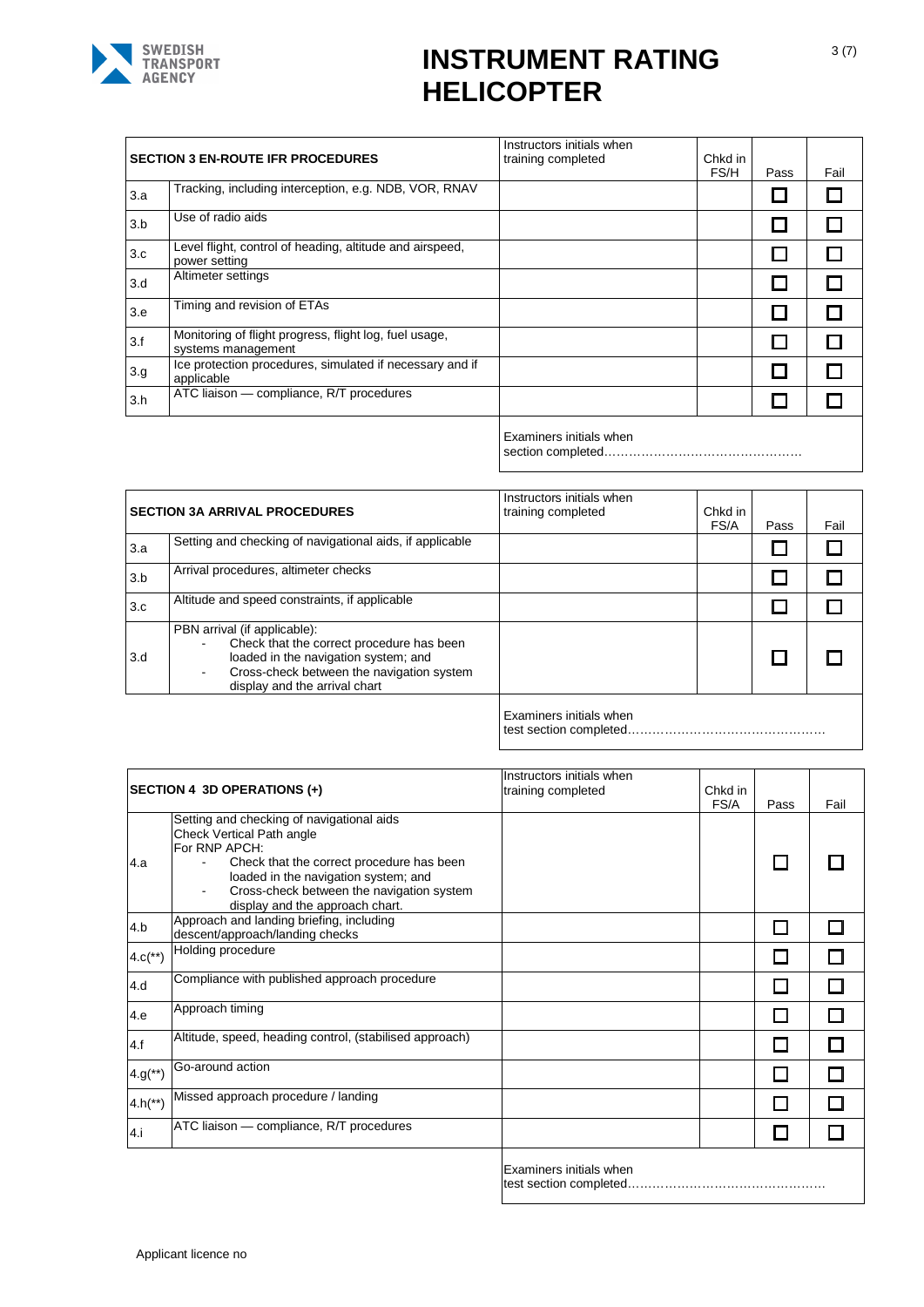

|                       | SECTION 5 2D OPERATIONS (+)                                                                                                                                                                                                     | Instructors initials when<br>training completed | Chkd in<br>FS/A | Pass | Fail |
|-----------------------|---------------------------------------------------------------------------------------------------------------------------------------------------------------------------------------------------------------------------------|-------------------------------------------------|-----------------|------|------|
| 5.a                   | Setting and checking of navigational aids<br>For RNP APCH:<br>Check that the correct procedure has been loaded in<br>the navigation system; and<br>Cross-check between the navigation system display<br>and the approach chart. |                                                 |                 |      |      |
| 5.b                   | Approach and landing briefing, including<br>descent/approach/landing checks, including<br>identification of facilities                                                                                                          |                                                 |                 |      |      |
| $5.c(**)$             | Holding procedure                                                                                                                                                                                                               |                                                 |                 |      |      |
| 5.d                   | Compliance with published approach procedure                                                                                                                                                                                    |                                                 |                 |      |      |
| 5.e                   | Approach timing                                                                                                                                                                                                                 |                                                 |                 |      |      |
| 5.f                   | Altitude, speed, heading control (stabilised approach)                                                                                                                                                                          |                                                 |                 |      |      |
| $5.9$ <sup>(**)</sup> | Go-around action                                                                                                                                                                                                                |                                                 |                 |      |      |
| $5.h(*")$             | Missed approach procedure(**)/landing                                                                                                                                                                                           |                                                 |                 |      |      |
| 5.i                   | ATC liaison – compliance, R/T procedures                                                                                                                                                                                        |                                                 |                 |      |      |
|                       |                                                                                                                                                                                                                                 | Experience the second that the later shades     |                 |      |      |

Examiners initials when test section completed…………………………………………

|     | <b>SECTION 6 - ABNORMAL AND EMERGENCY</b><br><b>PROCEDURES:</b>                                                                                      | Instructors initials when<br>training completed | Chkd in<br>FS/H | Pass | Fail |
|-----|------------------------------------------------------------------------------------------------------------------------------------------------------|-------------------------------------------------|-----------------|------|------|
| 6.a | Simulated engine failure after take-off and on/during<br>approach (***) (at a safe altitude unless carried out in an FFS<br>or FNPT II/III, FTD 2,3) |                                                 |                 |      |      |
| 6.b | Failure of stability augmentation devices/hydraulic system (if<br>applicable)                                                                        |                                                 |                 |      |      |
| 6.c | Limited panel                                                                                                                                        |                                                 |                 |      |      |
| 6.d | Autorotation and recovery to a pre-set altitude                                                                                                      |                                                 |                 |      |      |
| 6.e | 3D operations manually without flight director (****)<br>3D operations manually with flight director (****)                                          |                                                 |                 |      |      |
|     |                                                                                                                                                      | Evaminare initiale whon                         |                 |      |      |

Examiners initials when section completed…………………………………………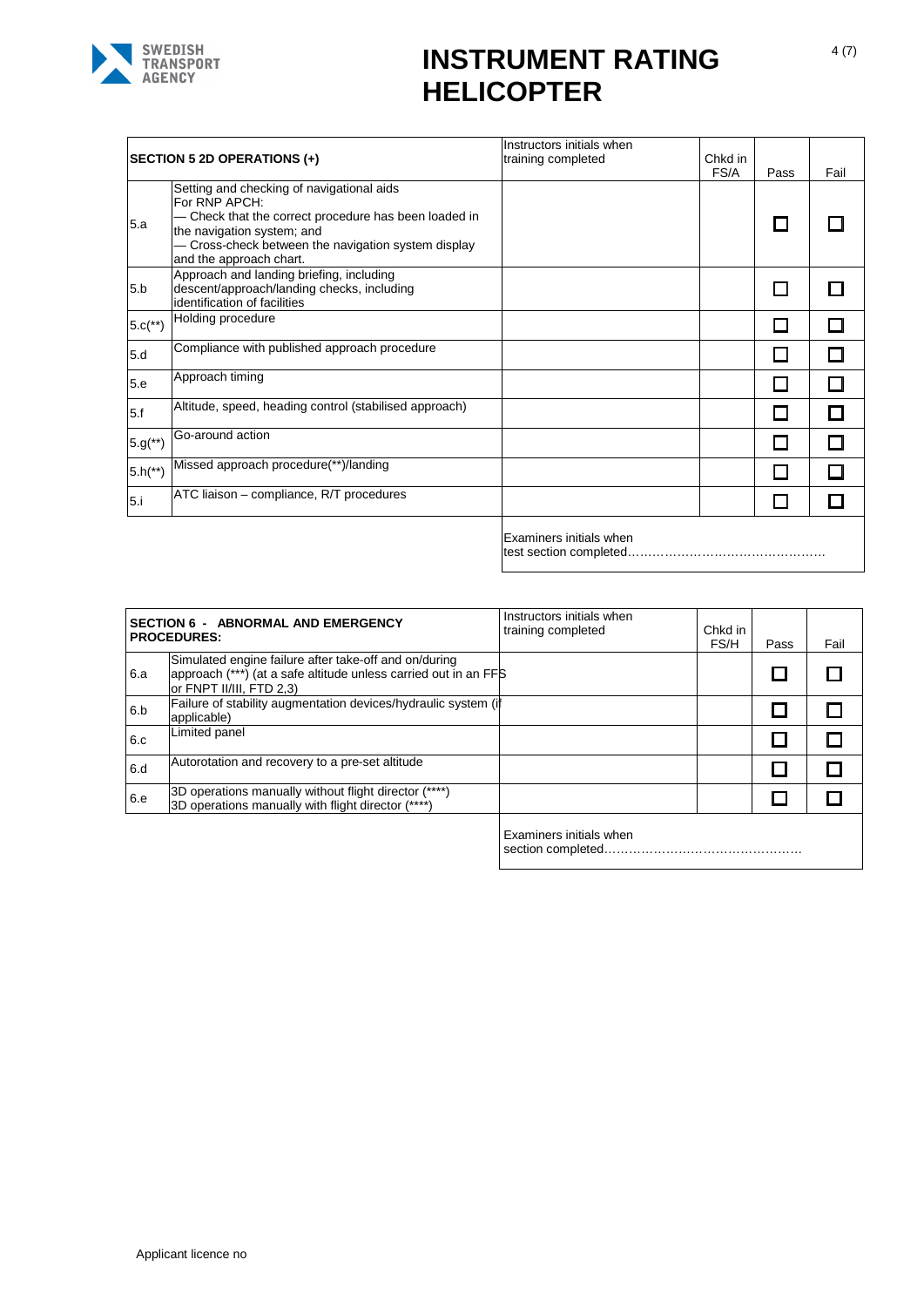

### **H. FLIGHT DETAILS**

| FLIUMI DE IAILJ                                   |  |                                  |                             |  |
|---------------------------------------------------|--|----------------------------------|-----------------------------|--|
| Helicopter registration or FSTD qualification no: |  | Rotor stop/end of FSTD slot      |                             |  |
| Departure aerodrome                               |  | Rotor turning/Start of FSTD slot |                             |  |
| Destination aerodrome                             |  | Total flight time                |                             |  |
| Pilot in command<br>Helicopter type and variant   |  |                                  | Other flight crew, (if any) |  |

| <b>REMARKS</b>           |                         |
|--------------------------|-------------------------|
| Item no                  | Comment                 |
|                          |                         |
|                          |                         |
|                          |                         |
|                          |                         |
|                          |                         |
|                          |                         |
|                          |                         |
|                          |                         |
|                          |                         |
|                          |                         |
|                          |                         |
|                          |                         |
| Debriefing/taken part of | Signature of applicant: |
| comments above           |                         |

### **J. ADDITIONAL INFORMATION REGARDING THE TEST/PC**

### Applicant licence no

1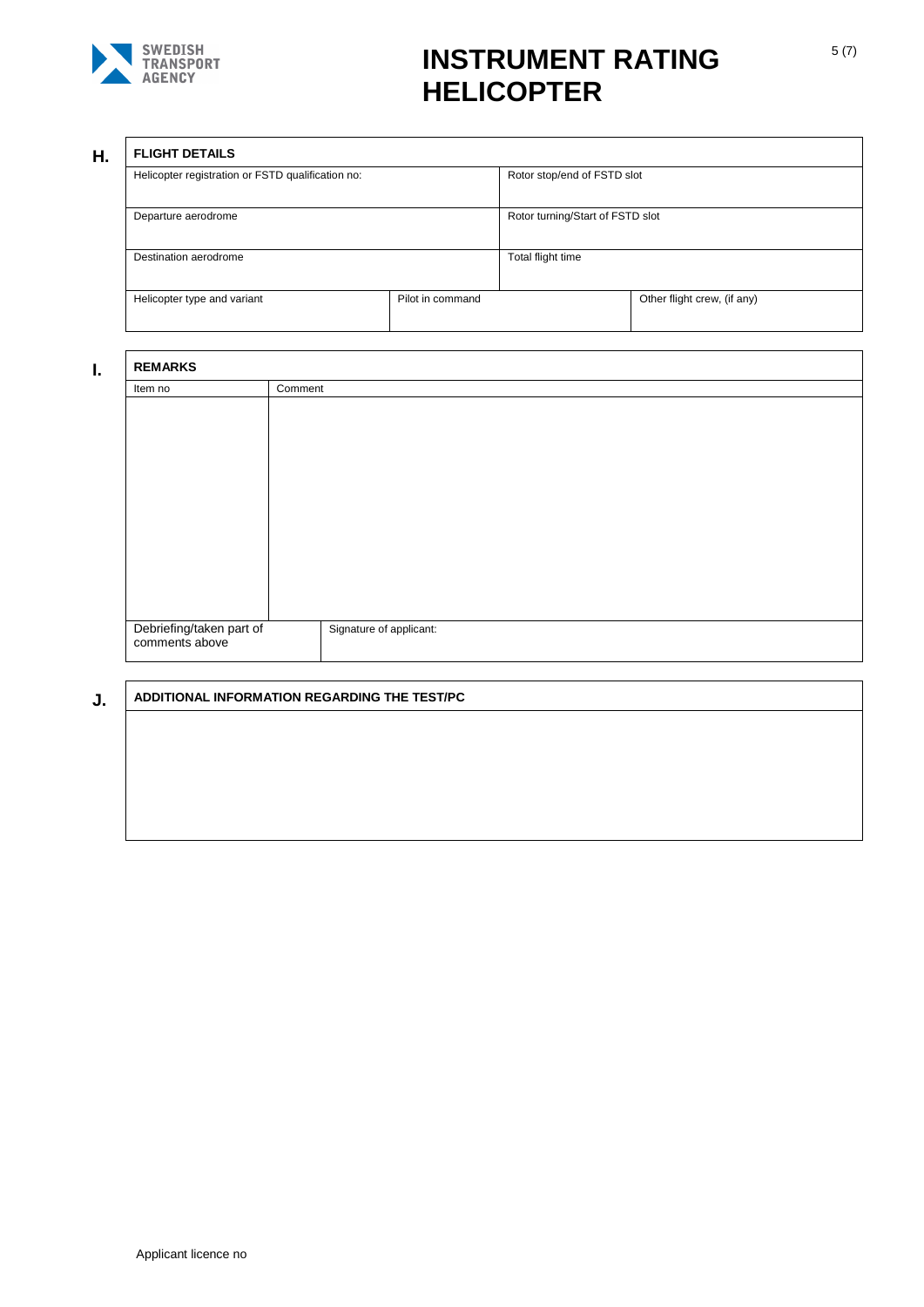

### **Instructions for completing form**

### **L 1647- Instrument rating Helicopter,**

- A. Please tick the appropriate boxes.
- **B.** Please enter the complete information. "Type of helicopter" means the relevant type of helicopter according to EASA Class and Type Rating List/Licence Endorsement list (Helicopters).
- **C.** Personal information of the applicant.
- **D.** This section is to be completed by the Head of Training of the ATO. Total time cross-country is referring to total cross-country time logged by the applicant.
- **E.** The result of the test
- **F.** This section is a checklist of prerequisites for the examiner to check before the test/check. **Please note that the examiner must sign and thus affirm that he has checked all prerequisites before the test.**

#### **G**. Protocol

1.  $(**)$  = To be performed in Section 4 or Section 5

 $(x***')$  = Multi-engine helicopter only

 $(****') =$  Only one item to be tested

(+) = To establish or maintain PBN privileges one approach in either Section 4 or Section 5 shall be an RNP APCH. Where an RNP APCH is not practicable, it shall be performed in an appropriately equipped FSTD.

2. The following limits shall apply corrected to make allowance for turbulent conditions and the handling qualities and performance of the helicopter used:

#### Height:

| Generallv                               | $±100$ feet      |
|-----------------------------------------|------------------|
| Starting a go-around at decision height | +50 feet/-0 feet |
| Minimum descent height/MAP/altitude     | +50 feet/-0 feet |

#### Tracking:

| On radio aids                                                                | $±5^\circ$                                                                                                                                                                                                        |
|------------------------------------------------------------------------------|-------------------------------------------------------------------------------------------------------------------------------------------------------------------------------------------------------------------|
| For "angular" deviations                                                     | Half scale deflection, azimuth and glide path (e.g. LPV,<br>ILS, MLS, GLS)                                                                                                                                        |
| 2D (LNAV) and 3D (LNAV/VNAV) "linear" deviations                             | Cross track error/deviation shall normally be limited to $\pm$<br>1/2 the RNP value associated with the procedure. Brief<br>deviations from this standard up to a maximum of 1<br>time the RNP value are allowed. |
| 3D linear vertical deviations (e.g. RNP APCH)<br>(LNAV/VNAV) using BaroVNAV) | Not more than -75 feet below the vertical profile at any<br>time, and not more than +75 feet above the vertical<br>profile at or below 1000 feet above aerodrome level.                                           |

#### Heading:

| n<br>.<br>sır<br>VV.<br>anne.<br>тn.<br>ialiure<br>11 I<br>.<br><b>-</b><br>ັ<br>ື |  |
|------------------------------------------------------------------------------------|--|

#### Speed:

| u.                                            |                              |  |
|-----------------------------------------------|------------------------------|--|
| All<br>operating<br>engines                   | knots<br>∸                   |  |
| <b>With</b><br>simulated<br>enaine<br>tailure | ⊺knots<br>-knots/<br>՝ Ա<br> |  |

- 3. To establish or maintain PBN privileges one approach shall be an RNP APCH. Where an RNP APCH is not practicable, i tshall be performed in an appropriately equipped FSTD.
- 4. The following abbreviations are used to indicate the training equipment used:

H = Helicopter

- FS = Flight Simulator
- FTD = Flight Training Device (including FNPT)